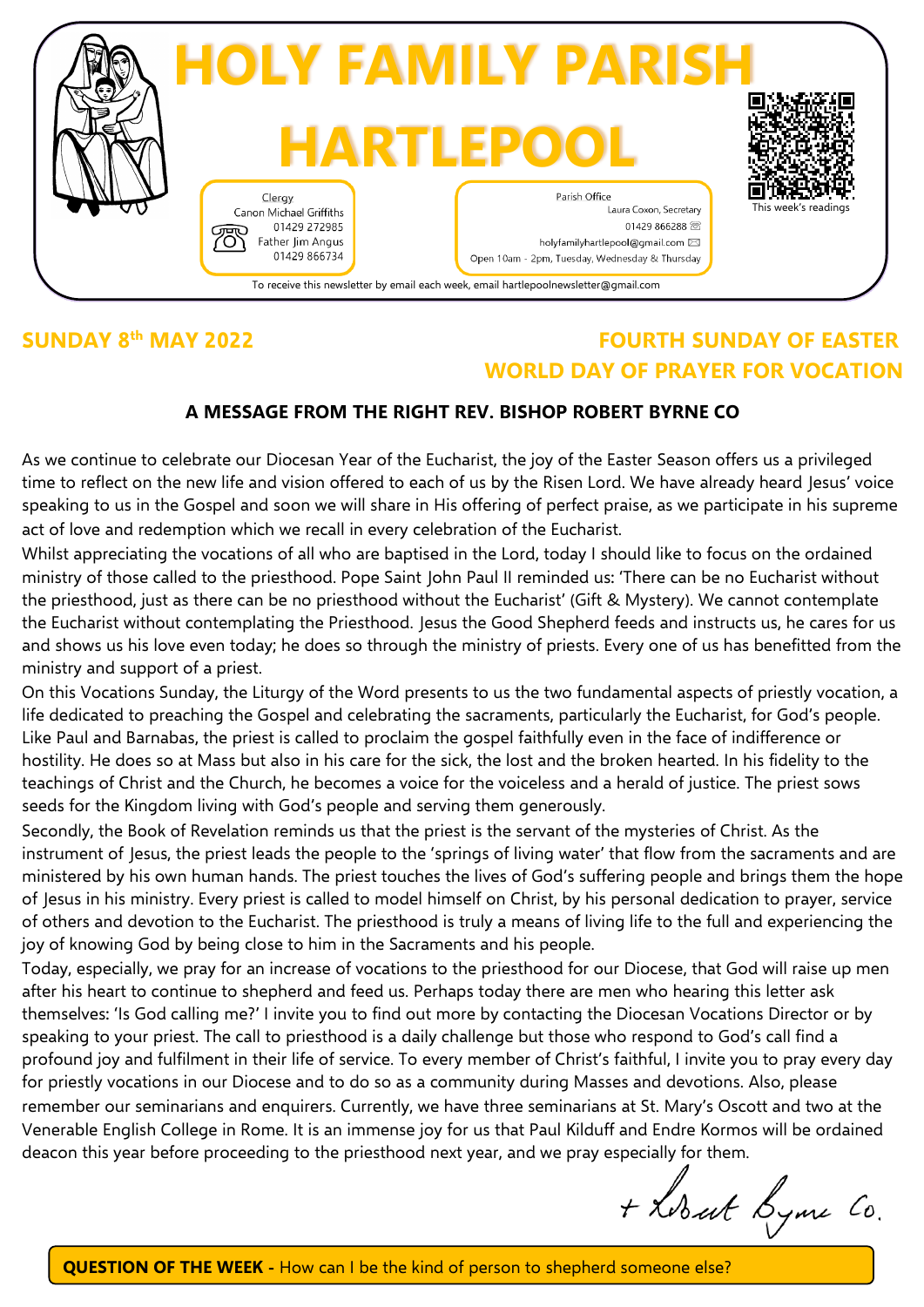# **THIS WEEK'S PARISH NEWS**

#### Year of The Eucharist, Preparation for the Synod

**LITTLE SISTERS OF THE POOR APPEAL** - The Little Sisters of the Poor at St Joseph's Home in Newcastle are finding the current economic climate increasingly more difficult. The emergency lockdown measures we have had to implement to aid efforts to fight the COVID-19 pandemic and keep our residents safe have had a massive impact on our fundraising activities and the charitable donations we rely on to meet the ever increasing daily running costs of the Home. We are appealing for urgent donations to help us continue with our work of caring for the Elderly. In these uncertain times, small acts of kindness can make a huge difference in helping our Home. Thank you for your continued support and prayers. We are extremely grateful to you for the kindness shown to us. Cheques made payable to 'Little Sisters of the Poor' can be sent to: St Joseph's Home, Westmoreland Road, Newcastle upon Tyne, NE4 7QA. Alternatively, secure, online donations can be made by visiting: www.littlesistersofthepoor.co.uk/donate-here/. We will hold a special collection this Sunday, 8<sup>th</sup> May, the World Day of Prayer for Vocations.

**SICK AND RETIRED PRIESTS COLLECTION** - Our collection will continue until Sunday 15th May. This fund, also known as The Northern Brethren Fund, encourages legacies in peoples wills, or regular donations as standing orders and gift aided donations. For more information, ring Fr Ian Jackson on 0191 586 4319, or email sjbh.1950@hotmail.com / blackhall.stjoseph@rcdhn.org.uk.

**UKRAINE HUMANITARIAN APPEAL** - CAFOD have launched an emergency appeal for Ukraine. If you're able to contribute, you can do this by ringing 0303 303 3030, logging on to cafod.org.uk/Ukraine or sending a cheque to CAFOD, Romero House, 55 Westminster Bridge Road, SE1 7JB. Please also continue to remember our collection bins at the back of church for the Hartlepool Food Bank, Refugee Project and Apostleship of the Sea. Thank you for all your generosity.

**KEYS** - It is important for us at this time to update our records of those who have keys to enable them to gain access to our churches, parish centres, and houses in their various ministries and activities. Please see the lists at the back of church, and enable us to update our records for the new parish priest.

#### **VOLUNTEERS NEEDED** - As we try to reclaim our parish life, we need volunteers to help with the following:

St Joseph's Tea and Coffee after Mass - The Filipino community have committed to doing tea and coffee on the second Sunday of the month, and we need to have a rota for the following Sundays. Please sign the list at the back of church if you can help.

Children's Liturgy - We would like to start a children's liturgy group on Sundays at St Patrick's. If you are interested, please sign the list at the back of church. We are looking for more volunteers for St Joseph's, please sign the list at the back of church.

Safeguarding - We are looking for a Safeguarding Rep for St Patrick's. This will be to work in conjunction with the other reps across the parish. The volunteer would be given lots of support from the diocese as well as the other reps here in the parish. Please consider this essential role and get in touch with Fr Michael through the parish office.

Counters - St Joseph's are trying to re-establish a counting rota, if you can spare half an hour after 10am Mass on Sundays, please sign the list at the back of church. Remember the more volunteers, the less often you have to count. Counters for collection are also required on a Sunday after mass on a rota basis at St Mary's. Please see Ian Fraser or Maria Morris.

**ST JOHN VIANNEY'S** - Please note, St John Vianney's School car park will be open for parking during Mass this Sunday.

**ST MARY'S** - We invite you all to tea and coffee after Monday mass, available in the house. All are welcome.

**ST PATRICK'S SOCIAL COMMITTEE** - There is a meeting after mass on Tuesday 10th May, all are welcome to discuss future events.

**ST PATRICK'S PILGRIMAGE TO WALSINGHAM** - July 28/29/30 (Thursday/Friday/Saturday). Total cost this year will be £195. This includes 2 Nights Half Board, 1 Lunch, Coach Fare and optional trip out. Balances of £175 to be paid by end of June. If paying by cheque, please make payable to Hartlepool Walsingham Fund. Any queries ring Elaine on 07723543940, or Veronica on 01429 291551.

200 CLUB - Winners of our April Draw; 1st prize £150 no. 30 Kath Cann 2nd prize £75 no. 97 Father Michael, 3rd prize no. 148 Kevin Gibson. Annual Subscriptions of £25 Half yearly payments of £12.50 and Quarterly payments of £6.25 are now due. Please put cash or cheque in a sealed envelope and put your name and address on the envelope and put it in collection boxes at church. Cheques to be made out to "Saint Patrick's 200 Club". Thank You.

**PILGRIMAGE TO HOLY ISLAND 4<sup>TH</sup> JUNE** - In conjunction with the Apostleship of the Sea. A bus will be going from Hartlepool to Holy Island for the service on the beach, as well as a Mass in the afternoon, and the opportunity to explore the island and picnic. For further details and booking, see Brenda Bland.

**CHARLOTTE BOAGEY FUNDRAISING** - My name is Charlotte and I am an altar server at St Joseph's. I have been chosen by Girlguiding Northeast to attend International Community Experience (ICE) in the summer. I am the only girl from Hartlepool who has been chosen and only one of 20 from the whole of the Northeast region. To be able to go I have to raise money. To help me raise funds to be able to go to I have put together a 100 square. It is £1 for a number and there are 100 numbers. Once it is filled a number will be chosen at random and the winner will receive £50. I will be selling numbers after mass on 15th at St Joseph's if you would like to buy a number (or two) to support me. Thank you.



## **HOLY FAMILY YOUTH**

For enquiries about Confirmation, ministry to young people, or to volunteer, please contact →

Holy Family Youth Ric Slatter, Coordinator

**FAMILY RETREAT 14th -16th OCTOBER 2022** - If your family would appreciate an affordable weekend away in beautiful surroundings, ask your school office for a letter about our annual Family Retreat at the Emmaus Youth Village in Consett. Our team of young people organise activities for all the family and it's one of the most popular activities we offer all year so sign up soon!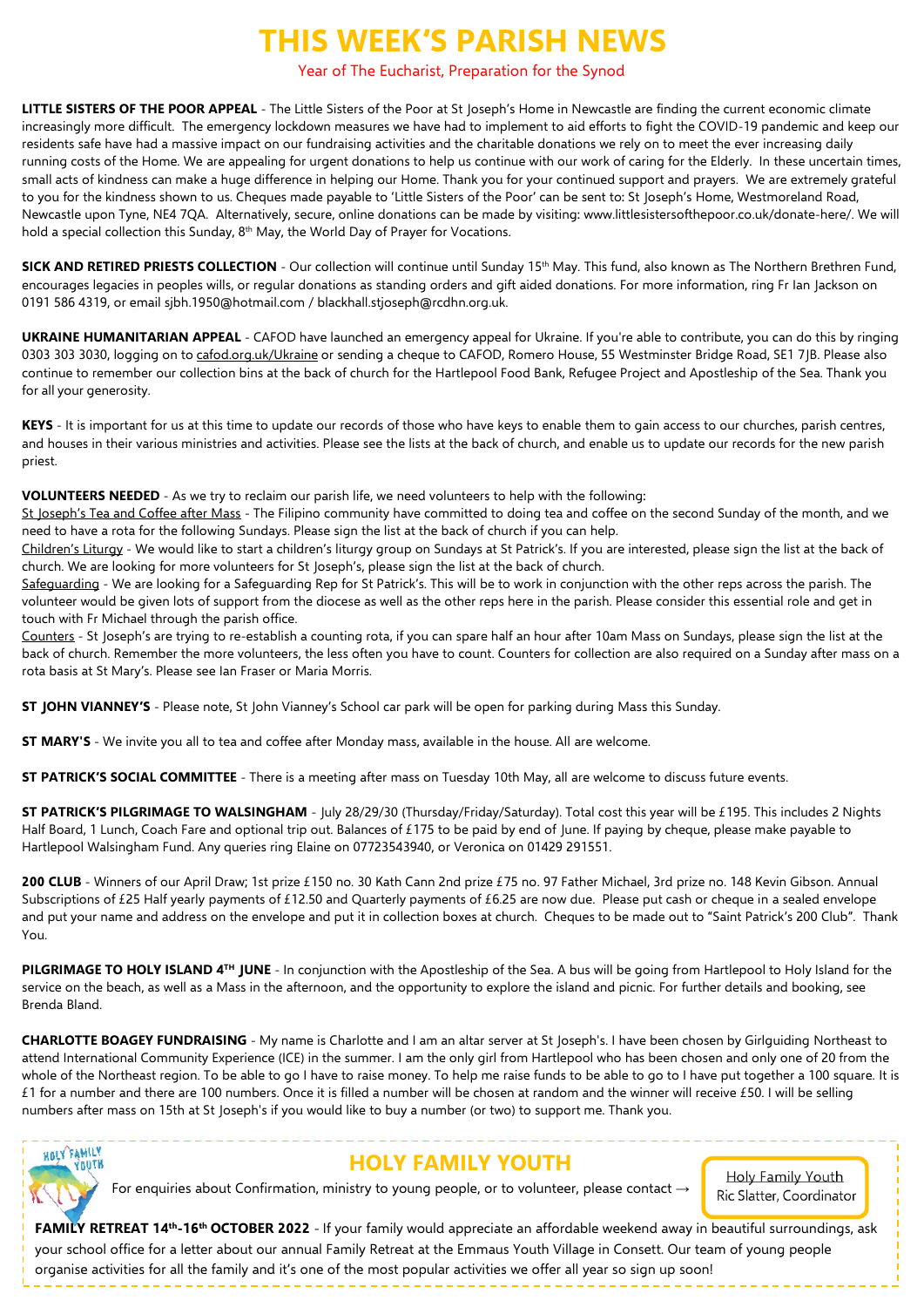# **OUR PARISH PRAYER INTENTIONS**

**Please remember in your prayers all those in our communities who are sick or housebound, especially:**

STEPHEN ANDERSON, PAT BAKER, KATHLEEN BARLOW, MICHAEL BLACKFORD, HILARY BRADBURY, DENNIS BRATT, MARGARET BURKE, KAY BURNS, JOHN CANN, SARAH CARROLL, RITA CHARLTON, VERONICA COCHRANE, DANIEL COSBY, BETTY CRANE, JAMES DALEY, NEIL DAVIS, LOTTIE DOCHERTY, NATALIE EGLINTINE, TERESA FALKINGHAM, EMILY FLANNERY, ALISON FOSTER, LORRAINE GALEN, DOROTHY GEEN, DAVID GEEN, PETER GRIEVES, CHRISTINE HANSELL, MARY HARPER, MARY HARRIS, ANDREW HAYGARTH, BELLA HOEY, MURIEL HOWE, MOLLY HUGHES, PETER JOHNSON, CHRISTINE JONES, ETTY JORDAN, MOIRA KELLY, CEILIA KING, MARGARET KIRKPATRICK, KEN KNIGHT, MARIE LYDON, MAUREEN MAGUIRE, VERA MARRIOTT, JAMES MARSHALL, MARY MASON, IAN MATTHEWS, PAUL MCCRAITH, OWEN MCENEANEY, JIM MCKENNA, CHRISTOPHER MGHEE, PAUL MOORE, PAT NESS, KITTY NEWSTEAD, SYLVICE NOTRIANNI, WINNIE OLIVER, MYRA PATTISON, EDDIE PEARSON, COLIN PRICE, DAMIAN RAFFERTY, JEAN RICHARDSON, PAM ROBERTSON, JOSEPH ROBINSON, PAULA ROGERS, HILDA RYAN, AGNES SCULLY, CORAZON SIMPSON, MATTHEW STEEL, BRENDA STOTT, BRETT SWAIN, GAIL SYMINGTON, MELVIN THACKERAY, LYNSEY TODD, NORA TRISCHLER, JONATHON VOKES, KAY WALLACE, JAMES WALSH, ANTHONY WEEGRAM

> All the sick and their carers, both at home and in hospital, are prayed for at each Mass, as well as the health and safety of all parishioners.

### **Please pray for those who have died recently:**

Brian Gleeson, Linda Dickinson, Judith Bushnell and for their family and friends who mourn their loss.

### **We also pray for all those whose anniversaries fall this week:**

**ST JOSEPH'S:** Gladys Kelleher, Anne Marie Ferguson, Ann Marley, Hilda Turner, Sarah Jane Salvin, Barry Mitchell, Betty Thompson, Matthew Black, Kevin Colledge, Colin Close.

**ST MARY'S:** John Imray Hume, Kevin Andrews, Ena Graham, John Joseph King, Alice McDonald, Edna Richmond.

**ST PATRICK'S:** Alan Parkes, Kathleen Crangle, Joan Boddy, Lillian Gibson, Michael Regan.

**ST JOHN VIANNEY'S:** James Healey, Minnie Reid, Norah Pounder, Lily Warnes, Pat Caley.

**ST THOMAS MORE'S:** John Higgins, James Davies, Thomas Wright, Thomas Hall, Fr Hugh McCann.

### **Eternal rest grant unto them O Lord and let perpetual light shine upon them. Amen.**

|                    |          | ж                      |                                  |
|--------------------|----------|------------------------|----------------------------------|
| Listen to the Word |          |                        | 4 <sup>th</sup> Sunday of Easter |
| Acts 13: 14, 43-52 | Psalm 99 | Apocalypse 7: 9, 14-17 | John 10: 27-30                   |

### **The Shepherd cares for his sheep, they know they belong, they listen to His voice, and they follow His way to eternal life, knowing they are safe, held closely in the Father's arms, and no one will steal them away.**

We had a visitor to our church last week, we have had a spate of vandalism and have some broken windows, so a pigeon decided to take advantage of our hospitality and flew in. The man doing the brasses was very surprised when the bird flew past him. I managed to evict the bird the following day, after a chase and, with all the doors of the church wide open, the pigeon realised he was not welcome and flew out into the sunshine. It reminded me of that old story from Bede, about life being like a bird that flies into the master's hall, stays a few minutes then disappears again and no one knows where he comes from or where he goes.

Christ today speaks of His image as that of a Good Shepherd, one who knows his sheep and whose sheep know him. Life is short and there are all manners of dangers that we need to face but, with faith in God's care for each of us, we do not need to worry, His love will protect us if we listen for his voice. The shepherd's task was often dangerous, he lived outside of society and spent many months in the wilderness caring for his sheep. The book of the Apocalypse speaks of the huge number of people who have given their lives for their faith in God; they have found their reward in heaven where they live by springs of living water and where God has wiped away all tears from their eyes.

Paul and Barnabas are "a light for the nations", they have listened to the call from God to go out into the world and spread His word. They do so fearlessly, inspiring the Jews and Converts of Antioch who, like lambs among wolves, have been faithful to Christ and when they are forced to leave the city they leave their disciples, the faithful followers of the Word, filled with joy and the Holy Spirit.

### **Lord, send Shepherds to lead your people, to fill us with joy and bring us safely to you. Amen.**



**David Frank**